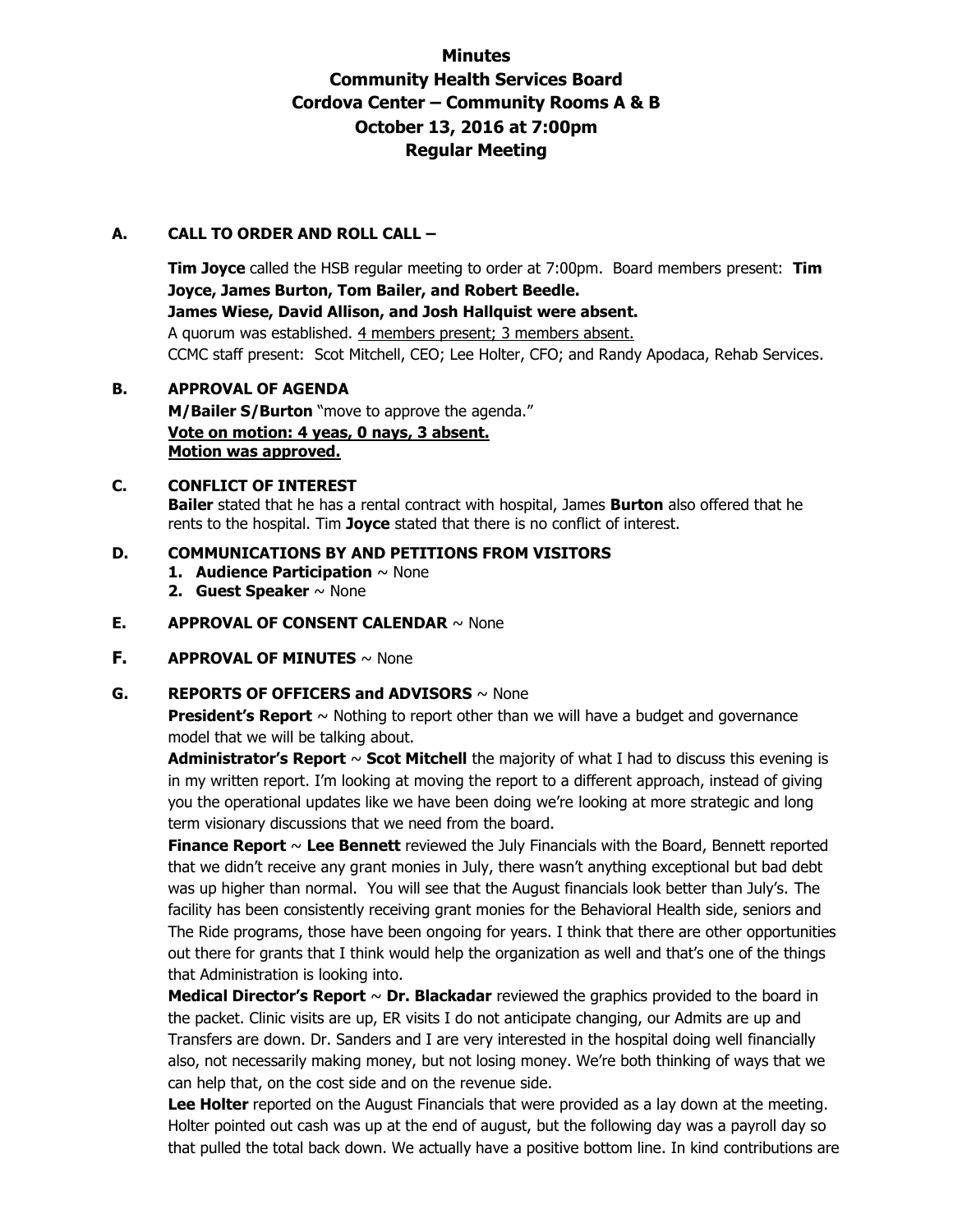up due to the CT scanner. So next month this will be in your board packet and I will be happy to answer any questions after you've had time to review it.

**Quorum Report** ~ **Ken Ward, QHR Associate Vice President** reported that he is happy that Lee Holter is here on site now. Now that the team is in place there we will continue to be here to support them. Starting next week I will be setting up a phone call with Lee Holter and QHR's folks here in Nashville to discuss the cost report process and we'll schedule a contractual bed debt review. Lastly, I am planning to visit the hospital in November.

# **H. CORRESPONDENCE** ~ None

# **I. ACTION ITEMS**

**1. QI Quarterly Report. M/Bailer /Burton "Move to approve the QI Quarterly Report."**

**Vote on motion: 4 yeas, 0 nays, 3 absent.** 

**Motion was approved.**

**2. Update Authorized Check Signers for CCMC.** 

**M/Beedle /Bailer "Move to approve the Resolution of the Cordova Community Health Services Board of the Cordova Community Medical Center designating the representatives authorized for signing check, non-check payroll tax payment, and cash Transfers for Cordova Community Medical Center."**

**Vote on motion: 4 yeas, 0 nays, 3 absent.** 

**Motion was approved.** 

**3. Approval of Board Interaction with Hospital Staff Policy.** 

**M/Burton /Bailer "Move to approve the Board Interaction with Hospital Staff Policy." Vote on motion: 4 yeas, 0 nays, 3 absent.** 

**Motion was approved.** 

**4. Approval of Reporting of Suspected Crimes under the Federal Elder Justice Act Policy.** 

**M/Bailer /Burton "Move to approve the Reporting of Suspected Crimes under the Federal Elder Justice Act Policy."**

**Vote on motion: 4 yeas, 0 nays, 3 absent.** 

**Motion was approved.** 

**5. Approval of Abuse Prevention Recognition Reporting Policy.** 

**M/Bailer /Burton "Move to approve the Abuse Prevention Recognition Reporting Policy."**

**Vote on motion: 4 yeas, 0 nays, 3 absent. Motion was approved.** 

**6. Recredentialing and Privileging of Dr. Susan Beesley.** 

**M/Bailer /Burton "Move to approve the Recredentialing and Privileging of Dr. Susan Beesley."**

**Vote on motion: 4 yeas, 0 nays, 3 absent. Motion was approved.** 

**7. Recredentialing and Privileging of Dr. Charles Blackadar.** 

**M/Bailer /Burton "Move to approve the Recredentialing and Privileging of Dr. Charles Blackadar."**

**Vote on motion: 4 yeas, 0 nays, 3 absent. Motion was approved.** 

**8. Approval of the 2017 CCMC Budget M/Bailer /Burton "Recommend to send the 2017 CCMC Budget to City Council." Vote on motion: 4 yeas, 0 nays, 3 absent. Motion was approved.**